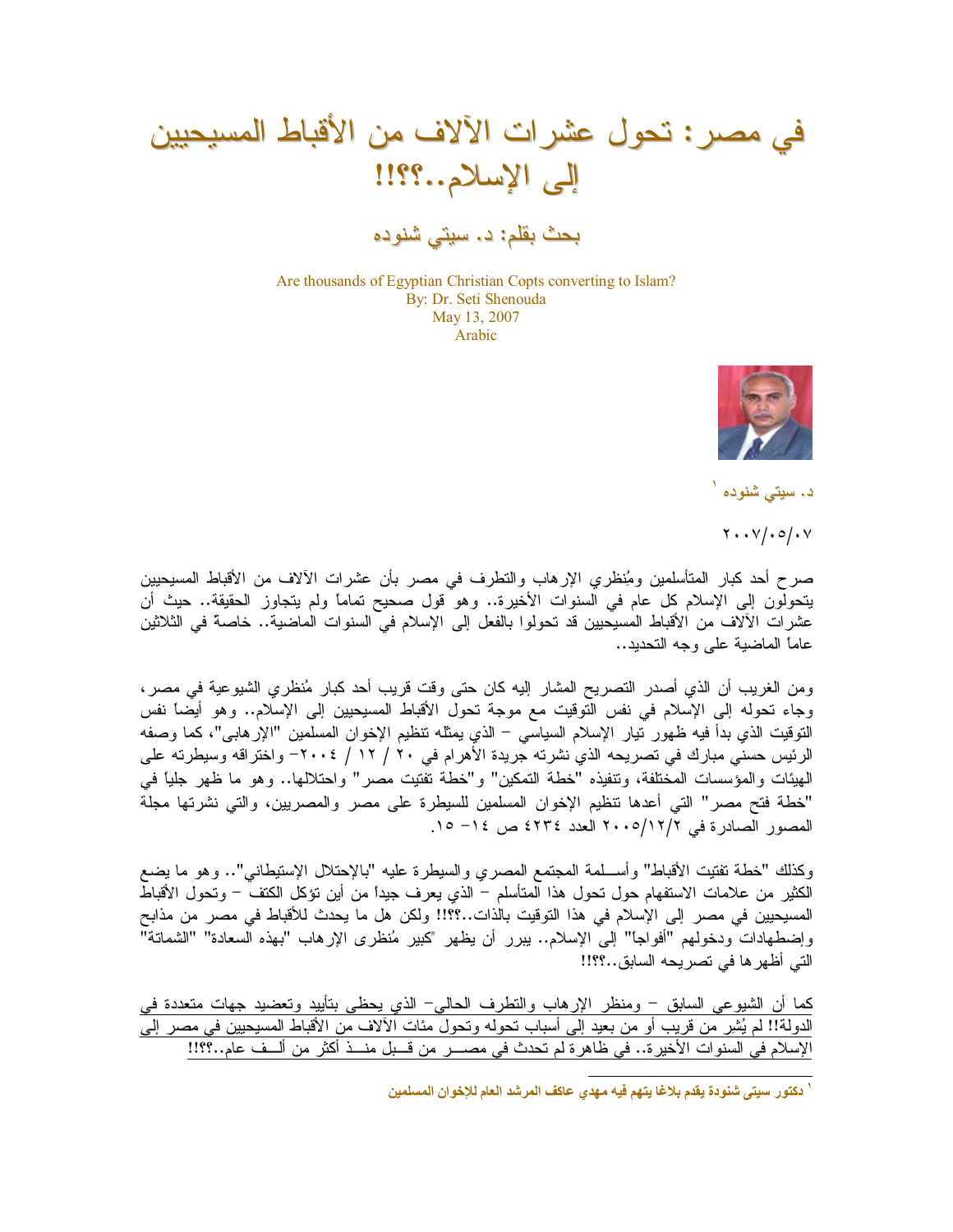وهل سبب النحول هذا هو شعور الأقباط المسيحيين في مصر – في السنوات الأخيرة على وجه النحديد– بالرعاية والإهتمـــام من أجهزة الدولة المختلفة ومؤسسات المجتمع السياسية والاقتصادية والاجتماعية والإعلامية.. مما جعلهم بعيشون في رغد و"بلهنيَّة" جعلتهم بتسابقون للتحول إلى دبن الأغلبية.. التي اهتمت بهم ووفرت لـــهم ســـبل الراحة والحياة الـهادئة المستقرة..؟؟!! والتي جعلتهم "يتفكرون" في هدوء وتريث.. ومن ثم اتخذوا قرارهم بالنحول إلى الإســــلام "عرفانا بالجميل" …"وردا للنحية بأحســـن منــــها"…؟؟!!

أم أن هذا النحول لمئات الألاف من الأقباط المسيحيين إلى الإسلام – والذي لم يحدث ولم نسمع عنه منذ العصور الوسطى إلا في السنوات القليلة الماضية– قد حدث في ظروف خطيرة تمر بـها مصر ويمر بـها الشعب المصري – خاصة الأقباط منهم – من فقر وجوع ومرض وبطالة.. في الوقت الذي يسيطر فيه مليونيرات ومليارديرات جماعة الإخوان المسلمين على وجه النحديد – وهو ما ظهرت أسراره وانكشفت ونشرت في الصحف أخيراً – على المجتمع المصري بكل فئاته وأطيافه.. فيمنعون "نعيمهم" عن المسلمين والأقباط على حد سواء.. إلا لمن دخل منهم إلى "جنة الإخوان".. وإلا.. فالفقـــر والجوع والمــــرض والبطالـــة.. للمسلمين والمسيحيـــين معاً.. وأصبحت المعادلـــة هي: هل أنت على إستعداد لأن نبيع نفسك للشيطان.. لكي نعيش أنت وأولادك في رغد وأمان..؟؟!! أم نرفض النأسلم السياسي والخداع والمراوغة و"البهلوانيات" و"النقية" والنجارة بالدين – النبي نأنبي بملايين الجنيهات والريالات والدولارات..؟!– ونتمسك بمبادئك ومُثلك.. فتوصَّد كلَّ الابواب والسبل امامك سواء كنت مسيحيا أو مسلما…؟؟!!

وغير خافٍ على أحد أن إحدى الدول العربية "البترولية" قد أنفقت وحدها في السنوات القليلة الماضية أكثر من سبعين مليار دولار لنشر هذا النيار البدوي المتأسلم في مصر وبقية دول العالم.. إلى جانب نشر الإرهاب والنعصب الديني والحقد والكراهية.. حتى ضد المسلمين المخالفين لهم.. ونجريم التفكير .. وقتل العقل ونكفيره.. وشراء الذمم والرجال.. واستخدام الدهاء والذكاء الشيطاني لخداع العالم.. والظهور بمظهر الدولة المعتدلة "الغلبانة" التي تحارب الإرهاب وترفضه.. وهو ما نجحت فيه هذه الدولة بجدارة يحسدها عليها الشيطان نفسه..؟؟!!

والبي جانب الفقر والجوع والمرض والبطالة التبي يعانبي منها الشعب المصري بمسلميه وأقباطه.. فإن الأقباط المسيحيين عانوا في السنوات الثلاثين الماضية على وجه التحديد – والتي شهدت أكبر موجة تحول من المسيحية الِمي الإسلام في مصـر – من مذابح وإضطـهادات لم تعانـي منـها أقلية أخرى فـي الـعالم، من قُتل وحرق وخطف لـهم ولفلذات أكبادهم.. ونهب وحرق كنائسهم ومنازلهم ومتاجرهم..

ولِمَن تَخونه الذاكرة.. ولِمَن يُسار ع بالإتهام بالمبالغة والتهويل.. فإننا نذكرهم ببعض الحـــوادث "البسيطة" التي حدثت للأقباط في السنوات القليلة الماضية:

١– مذبحة الكشح بمحافظة سوهاج يوم الأحد ٢ يناير ٢٠٠٠ والتبي تم فيها ذبح وقتل وحرق ٢٢ رجل وامرأة وطفل.. كلهم من الأقباط المسيحيين ولم يكن بينهم مسلم واحد.. وتم بعد قتلهم حرقهم والتمثيل بجثثهم.. ومنهم الطفلة الشهيدة/ ميسون غطاس فهمي١١ سنة التي ذبحوها ومثلوا بجثتها، هي وشقيقها الشهيد/ عادل غطاس فهمي١٦ سنة الذي تم ذبحه وتحطيم جمجمته وإخراج مخة ووضع حزمة من القش مكانه..؟؟!! ومنهم كذلك الشهيد/ حليم فهمي مقار ٥٥ سنة الذي تم ذبحه وحرق جثته تمامًا حتى تفحمت، ولم يتم التعرف على الجثة إلا من خاتم الزواج في إصبعه، كما تم ذبح أبناؤه الثلاثة الشهداء/ أشرف وزكريا والأمير حليم فهمي مقار .. ومن الشهداء الذين تم قُتلهم والتمثيل بجثثهم أيضًا كلِّ من: الشَّهيد/ نادرس لاوندي عبد المسيح ٧٦ سنة، وابنه الشهيد/ ناصر نادرس لاوندي ٢٢ سنة، والشهيد/ رفعت فايز عوض ١٦ سنة، والشهيدة/ بونة القمص جبرائيل عبد المسيح ٥٠ سنة، والشهيدة/ سامية عبد المسيح محروس ٢١ سنة ووالدها الشهيد /عبد المسيح محروس ٳسكندر ٥٥ سنة.. إلى جانب جرح وإصابة ٢٤ مسيحي أخر.. ونهب وحرق منازل ومتاجر وعيادات وصيدليات المسبحيين في القرية..؟؟!!.. وبعد المذبحة تعانق المُتهمون مع أهالي الشهداء في المحكمة.. فصدر الحكم ببراءة جميع المتهمين..؟؟!!!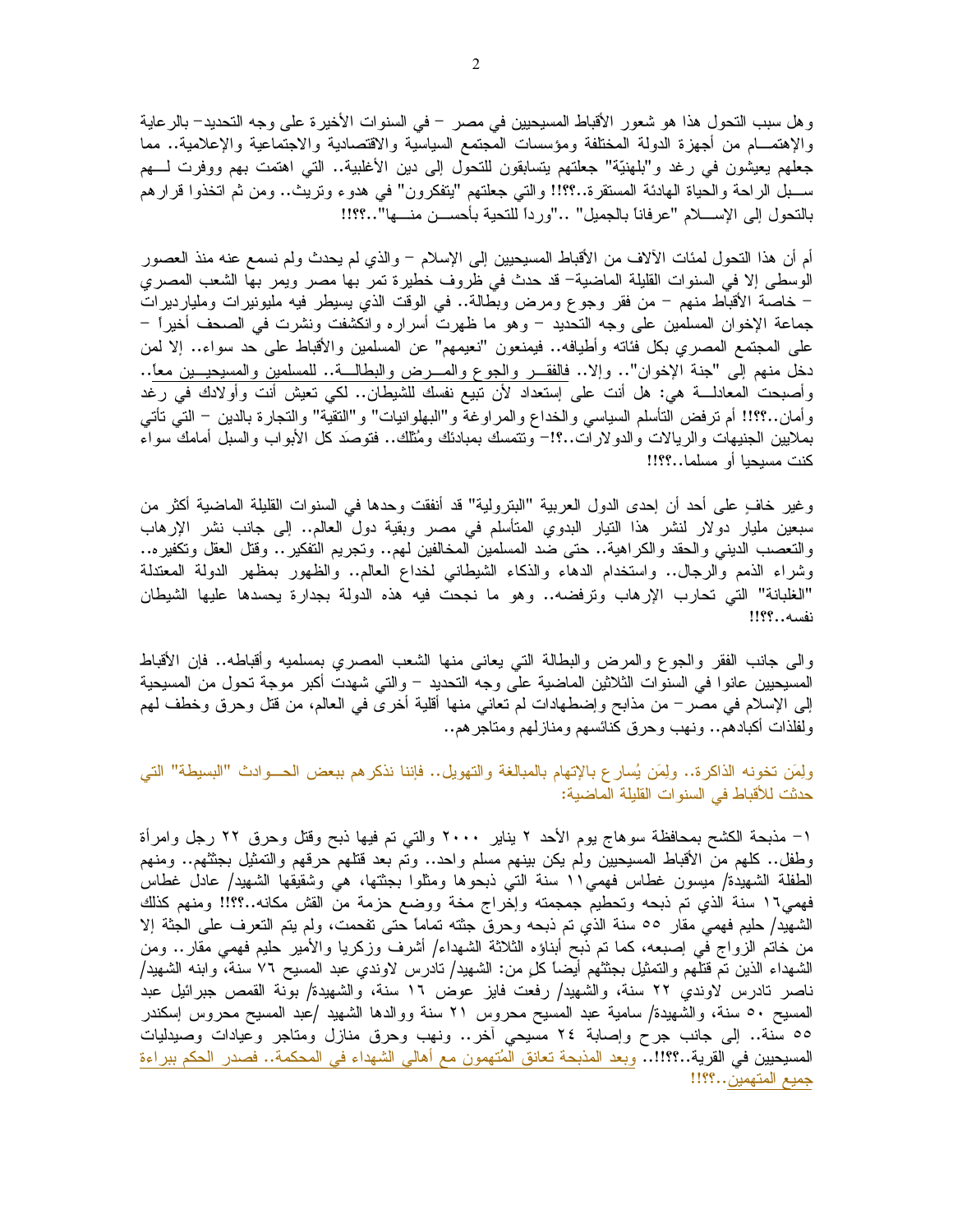كنائس ومنازل ومتاجر الأقباط المسيحيين في كل أحياء محافظة الإسكندرية وحرق وتخريب إثني عشر كنيسة، ونهب وحرق العشرات من منازل ومتاجر المسيحيين في المحافظة، وذلك يوم ٢٠١٠/١٠/٢١ (جريدة وطني في ٢٠٠٥/١٠/٢٣ ص٢، وجريدة روزاليوسف في ٢٠٠٥/١٠/٢٣ ص١، وجريدة النبأ الوطني في ٢٠٠٥/١٠/٢٣ ص١، وجريدة المصري اليوم في ٢٠١٠/١٠/٢٠ ص١).

١٠– نهب وحرق منازل المسيحيين في قرية كفر سلامة بمحافظة الشرقية، والإستيلاء على منازلهم وطرد العائلات المسيحية من القرية بموافقة كبار المسئولين ورجال الأمن بمحافظة الشرقية وذلك يوم ١٠/١٢/١٠٥..؟؟!! (جريدة المصري اليوم في ٢٩ / ١٢ / ٢٠٠٥ ص١٣).

1١– هجوم عدة ألاف من المسلمين من قرية العديسات بالأقصر ومن القرى المجاورة، وحرق الكنيسة ومنازل ومناجر وحقول المسيحيين بالقرية.. وقتل رجل وطفل وإصابة العشرات منهم، وذلَّــك يـــوم ١/١/١٨.. ٢٠٠٦.. بحجة أن المسيحيين صلوا في الكنيسة "بدون تصريح رسمي"..؟؟!! (جريدة التجمع في ٢٠٠٦/١/٢٨ ص٤، وجريدة وطني في ٢٩/١/٢٠٠٦ ص٤).

١٢– الهجوم بالسيوف على أربع كنائس بأحياء متباعدة – يفصل بينها أكثر من ثلاثين كيلومتر– بمحافظة الإسكندرية، وفي نفس التوقيت.. وقُتل وطعن العديد من المسيحيين أمام رجال الأمن المعينين لحراسة الكنائس وذلك يوم ٢ /١/٤/١٠٠٦. وفي النهاية تم إتهام شخص واحد قيل أنه مختل عقلياً قام بمفرده بتنفيذ كل هذه الجرائم في كل هذه الكنائس المتباعدة في نفس التوقيت..؟؟!! (جريدة الأهرام في ١٧ ، ١٨ ، ١٩/٤/١٩...، وجريدة الكتيبة الطيبية العدد ٢٥ – مايو ٢٠٠٦).. وقد جاء في جريدة الدستور في عددها الصادر في ٢٠٠٦/٤/١٩ في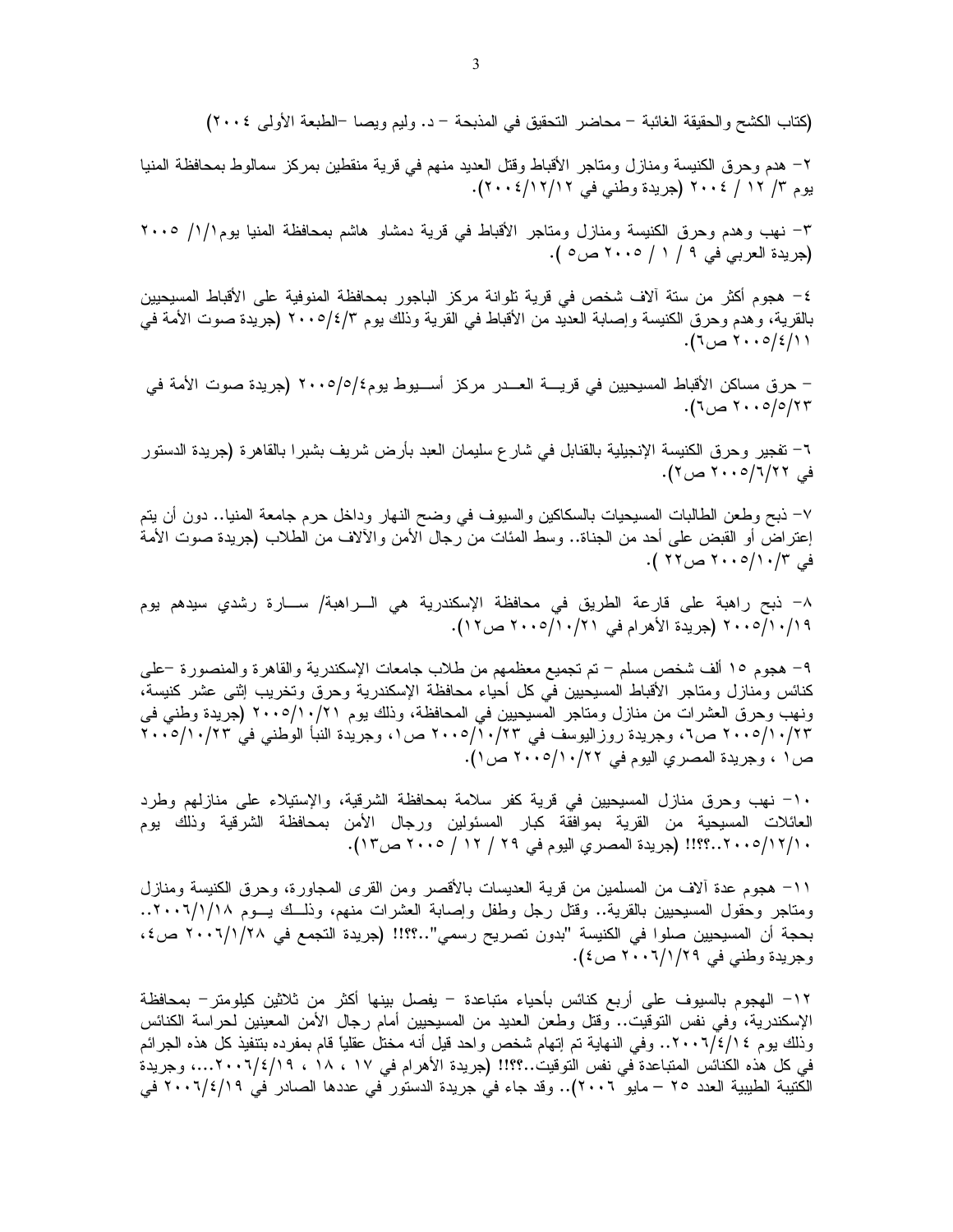الصفحة الأولى عنوان كبير يقول: [حارس الكنيسة رفض القبض على الجانـي.. وقال للنيابة: إزاي أنصر الأقباط على أخي المسلم]..؟؟!!

هذا إلى جانب عشرات الحوادث والمذابح الأخرى التي حدثت للأقباط المسبحيين في مصر في السنوات القليلة الماضية.. بدءاً من حرق كنيسة السيدة العذراء مريم بالخانكة عام ١٩٧٢.. إلى المذابح التي حدثت للأقباط المسيحيين فـي أسيوط والقوصية وصنبو وديروط ودير المحــــرق وأبــــو قرقــــاص ونجع حمادي وكفر دميان.. وغيرِها الكثيرِ من المذابح التي طالت الأقباط المسيحيين في مصرٍ في طول البلاد وعرضـها.. والتـي تم فيها ذبح الشهداء المسيحيين.. وتعليق روؤسهم المقطوعة على أعمدة الإنارة تحت سمع وبصر وتواطؤ كل الأجهزة الأمنية.. كما ذكر الأستاذ/ عبد الرحيم علي الباحث في شئون الإرهاب في دراسة نشرتها جريدة الأهالي في الأعداد الصادرة في ٢٠٠٦/٥/١٧ ص٨، وفي ٢٠٠٦/٥/٢٤ ص١٠. [.. ولكن كان لذا في أنفسنا حكم الموت.. لكي لا نكون منكلين على أنفسنا.. بل على الله الذي يقيم الأموات] (الإنجيل – من رسالة بولس الرسول الثانية إلى أهل كورنثوس)

وقد نشرت جريدة وطني الصادرة في ٢٤ /١٠/ ٢٠٠٤ دراسة هامة – وخطيرة في معانيها ودلالاتها – تقول: أنه منذ السبعينات من القرن الماضـي تعرض الأقباط في صـعيد مصر لـهجمات الجماعات الإسلامية المنطرفة التي خلَّفت ورائـها مئات من القُتلـي والمصـابين الأقباط.. ولكن لم يصدر منذ ذلك التاريخ وحتـي الأن أي حكم ضد أي من القتلة واللصوص الإرهابيين الذين قاموا بهذه الأعمال الإجرامية التي يندى لمها جبين الإنسانية..؟؟!! وإلى جانب ما يتعرض له الاقباط المسيحيون في مصر من قُتل وحرق ونـهب لـهم ولممتلكاتـهم.. فهم يتعرضون أيضاً لسياسة "تجفيف المنابع" والتبي نشمل منع بناء الكنائس، واستبعاد الأقباط من معظم الوظائف الكبرى والصغرى.. للدرجة النبي لا تستطيع فيها أن تحصبي على أصابع اليد الواحدة أسماء أقباط يشغلون وظائف مثل مدير مستشفى أو ناظر مدرسة أو حتى ناظر محطة قطار ..؟؟!!

ناهيك عن الالتحاق بالوظائف الجامعية والإدارية الأخرى.. وصولاً إلى مناصب لا تجد فيها مسيحيا واحدا في مصر كلها.. مثل عمداء الكليات ورؤساء الجامعات ونوابهم ومديري الأمن ورؤساء المدن والقرى والأحياء ونوابهم ووكلاء الوزارات والمحافظين (عدا محافظ واحد تم تعيينه مؤخراً لذر الرماد فمي العيون ولإسكات الأصوات التي لاحظت وإستنكرت مؤخراً هذه الظاهرة الخطيرة).

ويقول الصحفي والباحث الأستاذ/ عادل جندي في مقال بعنوان "حرب الإستنزاف" منشور بجريدة وطنبي (ملحق الممهجر) بتاريخ ٢٠٠٧/٤/٢٢ ص٢: [.. ما تأثير سياسات حظر وظائف معينة على المسيحيين، عياناً بياناً وبلا خجل أو اعتذار .. وتحديد نِســب تواجــــــدهم فـــي باقــــي الوظـــائف بمـــــــا لا يتجاوز ٢%..]..؟؟!!.

ونقول جريدة الدستور الصادر ة في ٢٠٠٧/٤/٧ العدد ١١٤ – الإصدار الثاني – الصفحة الأولى: إن خمسة آلاف قبطي مسيحي مصري يدخلون الإسلام سنويًا.. كما تقول: [.. ويرى خبراء متخصصون في علم الاجتماع أن هناك أسبابًا اقتصادية نكمن وراء رغبة فقراء المسيحيين في الانتقال إلى الديانة الإسلامية.. أدت إلى زيادة مفهوم "التعصب" وتكثيف الدعاية الدينية..... مما أدى إلى تفكير عدد كبير من هؤلاء الفقراء في الاستفادة بأموال المسلمين بإعتبار هم من "المؤلفة قلوبهم" الواجب دعمهم ماليا!]..؟؟!!

كما جاء في الجريدة في نفس الصفحة: [..إن حوالي ٩٠% من المتحولين يغيرون دينهم لأسباب مادية.. إما لأنهم يمرون بأزمات مالية ونقوم هيئات إسلامية بإنقاذهم من هذه الأزمات.. وإما أن نكون عليهم "شيكات" ويجدون من يسددها عنهم مقابل تحولهم عن دينهم]..؟؟!! وهو كلام خطــــير يُظــــهر أســــباب تحـــول عشــــرات الألاف من المســـيحيين عن دينهم كـــل عــــام كـــما ذكرت الجريدة..؟؟!!.

ولكن.. نرى ماذا كان سيحدث لأي أقلية أخرى فمي العالم نتعرض للقتل والذبح والإضطهاد طوال أكثر من خمس وثلاثين عامًا وحتى الأن.. مثَّلما تعرض الأقباط المسيحيون في مصر ..؟؟!!.